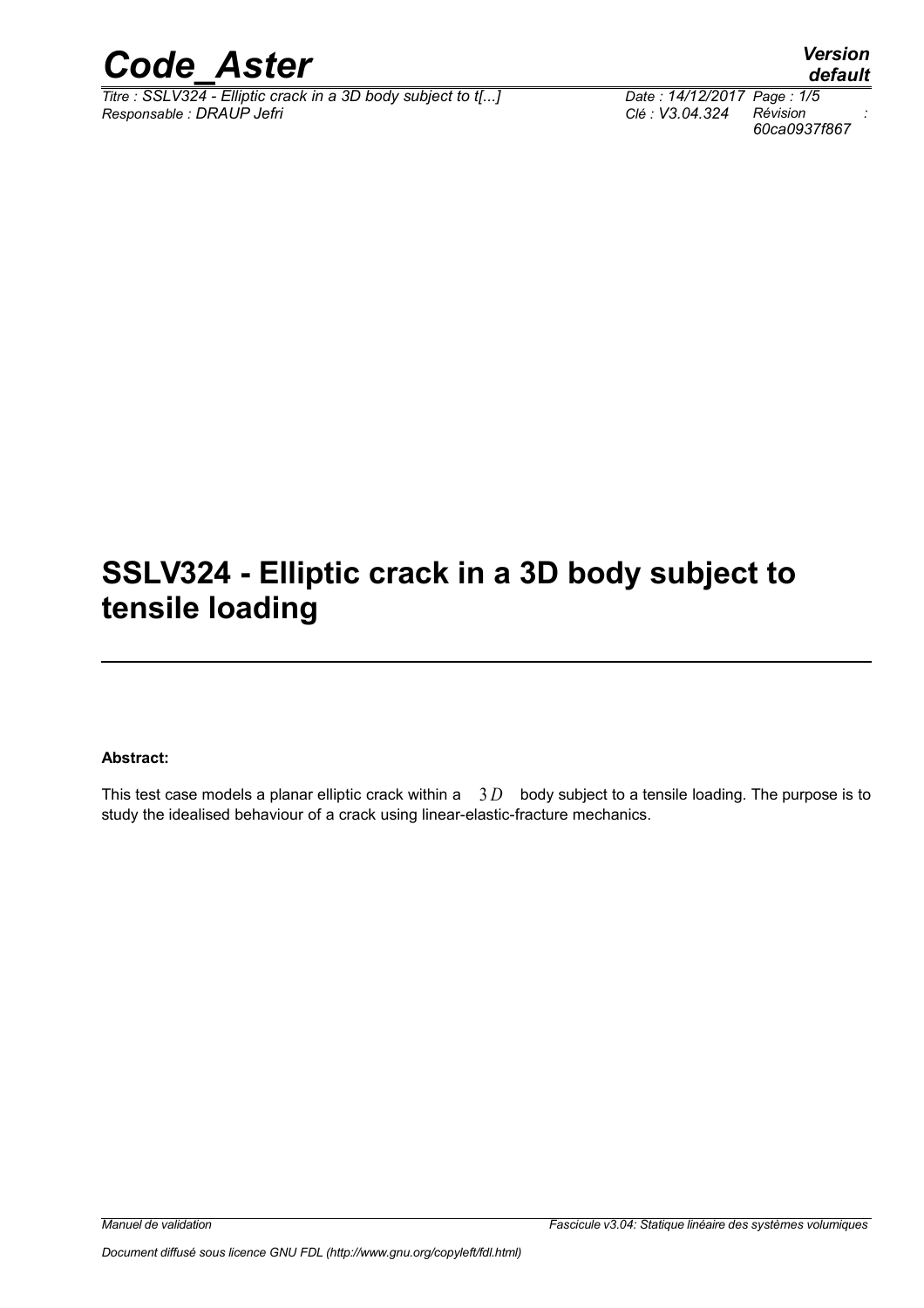*Titre : SSLV324 - Elliptic crack in a 3D body subject to t[...] Responsable : DRAUP Jefri Clé : V3.04.324 Révision :*

*60ca0937f867*

### **1 Reference problem**

#### **1.1 Geometry**

The specimen configuration is presented in half symmetry, as shown in figure 1. It represents a cube with dimensions  $(h = w = t = 16)$  containing a planar, elliptic crack with dimensions  $c = a = 1$ . The specimen is subjected to a tensile load perpendicular to the plane of the crack and represents pure mode 1 crack opening.



#### **Fig.1 Specimen geometry**

#### **1.2 Material properties**

The material of the specimen is assumed to be homogeneous isotropic linear elastic with the following parameters:

- Young modulus  $E = 200 000 Mpa$ ,
- poisson's ratio  $v=0.3$ .

#### **1.3 Boundary conditions and loading**

The structure is subjected to a tensile stress ( $\sigma = 1 MPa$ ). Due to symmetry, only one quarter of the elliptical crack is considered and symmetric conditions are implemented on two faces FACE\_LAT and FACE AV .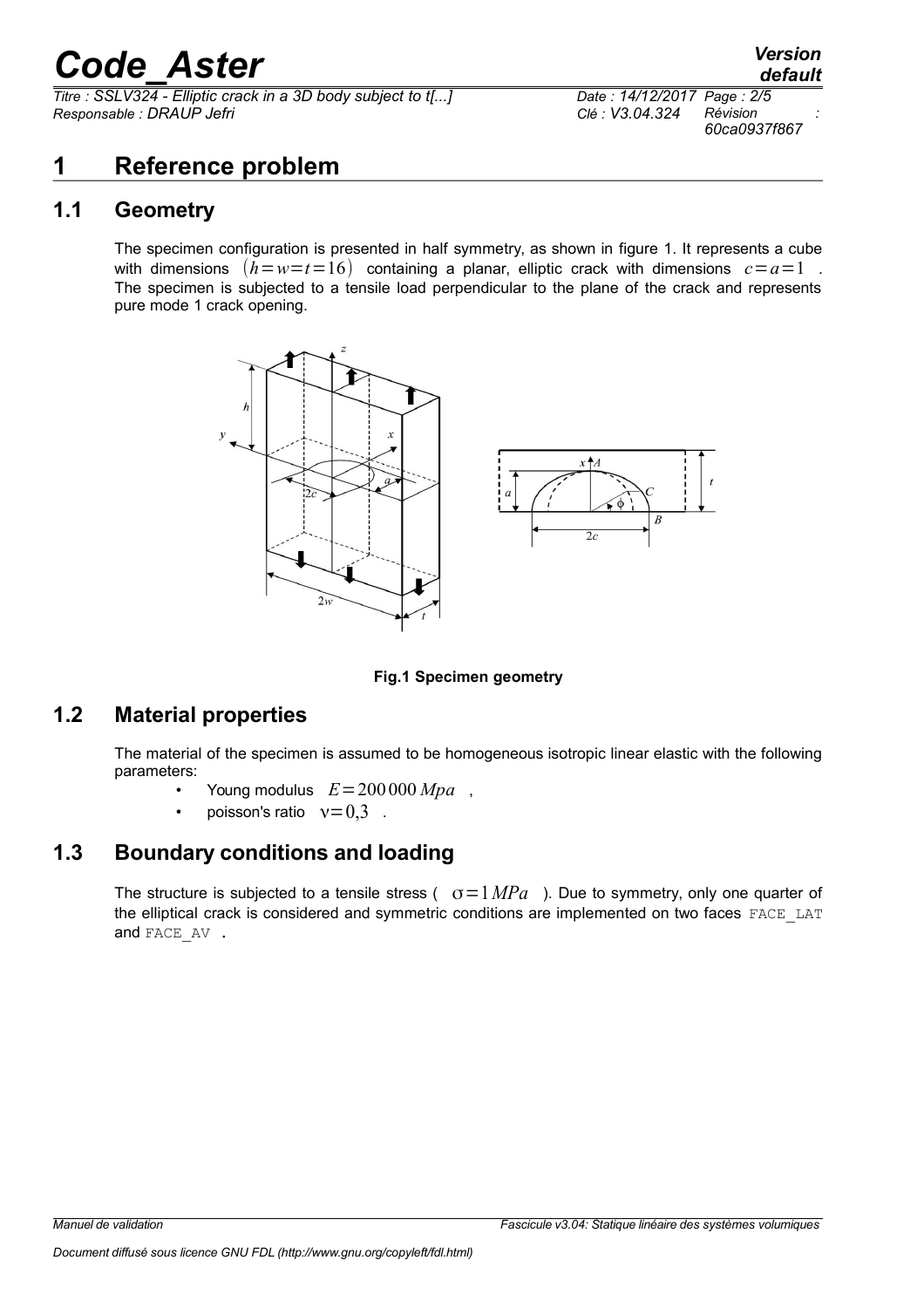*Titre : SSLV324 - Elliptic crack in a 3D body subject to t[...] Date : 14/12/2017 Page : 3/5 Responsable : DRAUP Jefri Clé : V3.04.324 Révision :*

*60ca0937f867*

### **2 Reference solution**

#### **2.1 Method used for the reference solution**

For a circular crack of radius  $a$  in an infinite medium, subjected to a uniform tension  $\int$  according to the normal to the plane of the crack lips, T-stress is independent of the curvilinear abscisse along the crack front *s* and is expressed in the following way [1]:

 $T(s)=-\sigma_0$ 

#### **2.2 Reference results**

By considering the numerical values of the statement, we get: *T*=−1*MPa* .

#### **2.3 Bibliographical references**

1 X . Wang, Elastic T stress solutions for semi-elliptical surface cracks in finite thickness plates Engineering Fracture Mechanics , 70 (2003) 731-756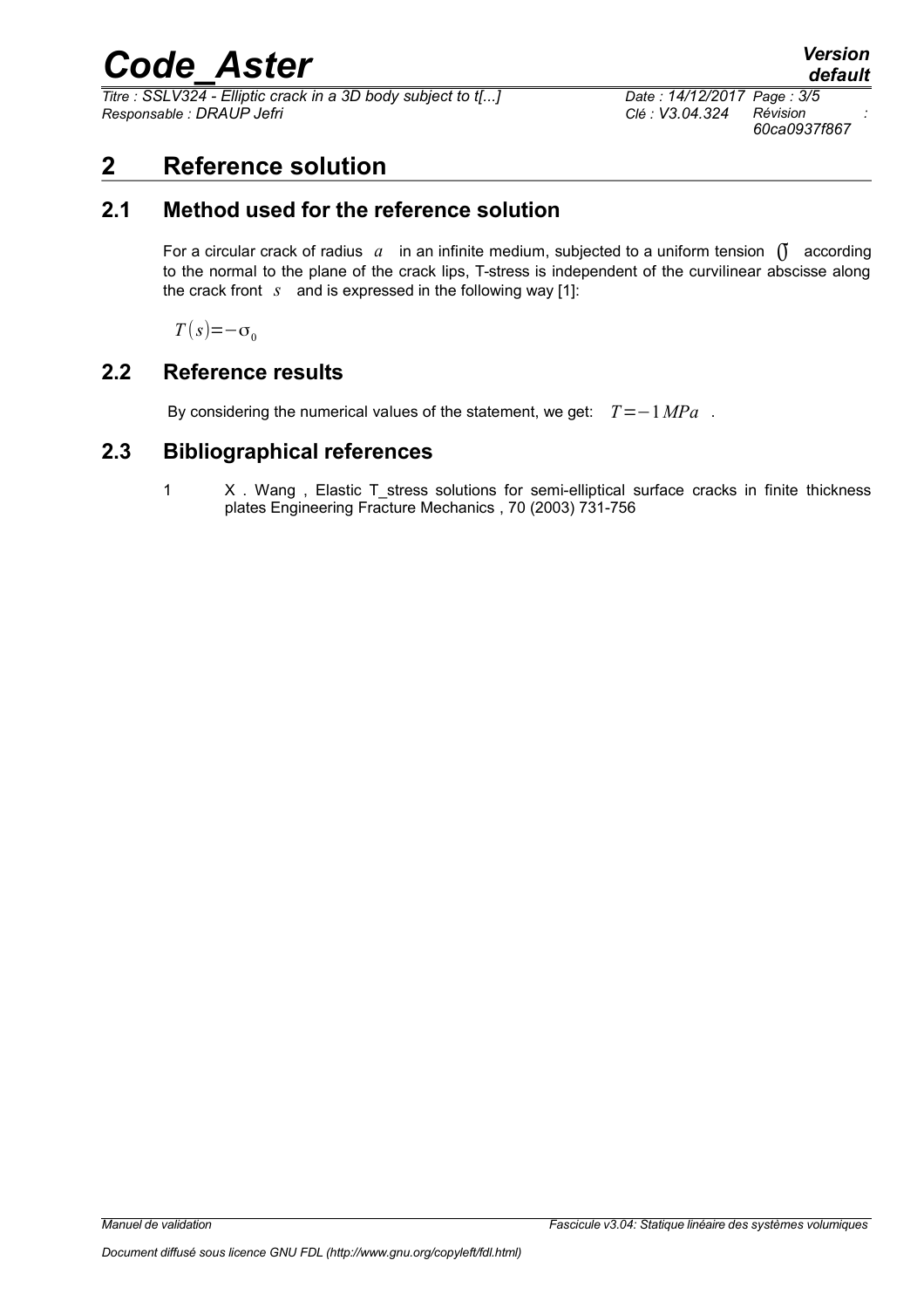*Titre : SSLV324 - Elliptic crack in a 3D body subject to t[...] Date : 14/12/2017 Page : 4/5 Responsable : DRAUP Jefri Clé : V3.04.324 Révision :*

## *default 60ca0937f867*

## **3 Model A**

#### **3.1 Mesh**

The quadratic mesh of structure is provided as a MED format . Due to symemetry, only one quarter of the str uc ture is represented, as shown in figure 2.



**Fig.2 Mesh** 

### **3.2 Quantities tested and results**